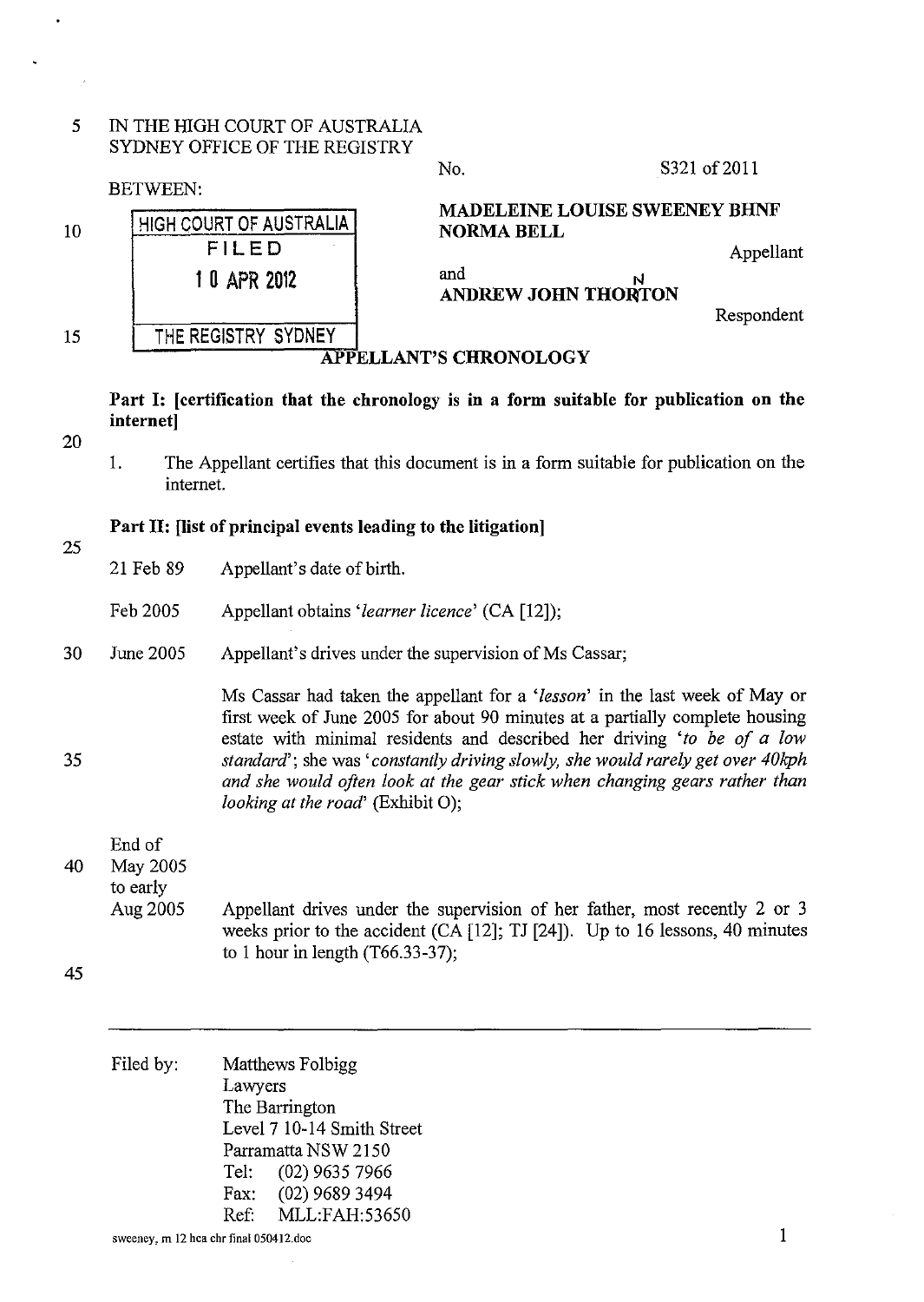| 5  |                           |                                                                       | The appellant's father gave evidence that she was 'looking down at the<br>speedometer a lot' (T68.10), 'had problems regulating her speed' (T68.16),<br>'was never at the point where she could drive more that 60 km/h' (T68.50 and<br>71.2), 'misjudged corners' (T69.22), 'had problems judging stopping and                                                                                                  |
|----|---------------------------|-----------------------------------------------------------------------|------------------------------------------------------------------------------------------------------------------------------------------------------------------------------------------------------------------------------------------------------------------------------------------------------------------------------------------------------------------------------------------------------------------|
| 10 |                           | $(T72.40-76.40);$                                                     | stopping for corners' (T69.45), 'tended to brake at the last minute' (T70.2),<br>'needed instructions to slow and stop' (T71.6) and 'needed cues to stay in her<br>lane' (T71.12 and 76.45). He had experience recent to the accident of driving<br>on the Wallanbah Road and was firm in his view that his daughter did not have<br>the skills and experience necessary to drive on it in dry or wet conditions |
| 15 |                           |                                                                       |                                                                                                                                                                                                                                                                                                                                                                                                                  |
|    | In the 12<br>hours before |                                                                       |                                                                                                                                                                                                                                                                                                                                                                                                                  |
| 20 | the accident              |                                                                       | Appellant had driven under the supervision of the respondent for about 2-3<br>hours (included in the 28 hours $(CA [12])$ ;                                                                                                                                                                                                                                                                                      |
|    | As at Aug                 |                                                                       |                                                                                                                                                                                                                                                                                                                                                                                                                  |
|    | 2005                      | hours $(CA [12])$ ;                                                   | Appellant had driven under the supervision of a licensed driver for about 28                                                                                                                                                                                                                                                                                                                                     |
| 25 | 27 Aug 05                 | $(CA [13])$ ;                                                         | 2am, appellant drives under supervision of respondent, 35 <sup>1/2</sup> kms in about 1<br>hour from Tuncurry to Firefly and the return journey from Firefly to Tuncurry                                                                                                                                                                                                                                         |
| 30 |                           |                                                                       | Ms Taylor's statement (Exhibit F) said that the respondent on the return<br>journey in the early hours of Saturday morning 'would instruct her what to do'<br>and 'occasionally he'd say to her to watch her speed' and 'say when to pull up<br>the car for stopping at intersections';                                                                                                                          |
| 35 |                           | Firefly $(CA [13])$ ;                                                 | 11.30am, appellant drives under supervision of respondent from Tuncurry to                                                                                                                                                                                                                                                                                                                                       |
|    |                           | lighter on the pedal';                                                | The respondent's statement (Exhibit E) said that when on the highway he<br>'recallfed] she braked a bit hard at one point and I just told her to be a bit                                                                                                                                                                                                                                                        |
| 40 | 27 Aug 05                 | Tuncurry (CA $[17]$ );                                                | 1pm to 1.15pm, accident, $(CA[4])$ , on the return journey from Firefly to                                                                                                                                                                                                                                                                                                                                       |
| 45 |                           |                                                                       | Road was damp or wet, but it was not raining $(CA \, [4])$ ;                                                                                                                                                                                                                                                                                                                                                     |
|    |                           | Appellant driving east approaching and through a bend $(CA \mid 4)$ ; |                                                                                                                                                                                                                                                                                                                                                                                                                  |
|    |                           | Events:                                                               |                                                                                                                                                                                                                                                                                                                                                                                                                  |
| 50 |                           | $0 - 35m$ :                                                           | Entry into the bend to the apex of the bend (CA [20]);                                                                                                                                                                                                                                                                                                                                                           |
|    |                           | 35m:                                                                  | Apex of bend;                                                                                                                                                                                                                                                                                                                                                                                                    |

 $\mathcal{A}$ 

 $\ddot{\phantom{a}}$ 

 $\mathcal{A}$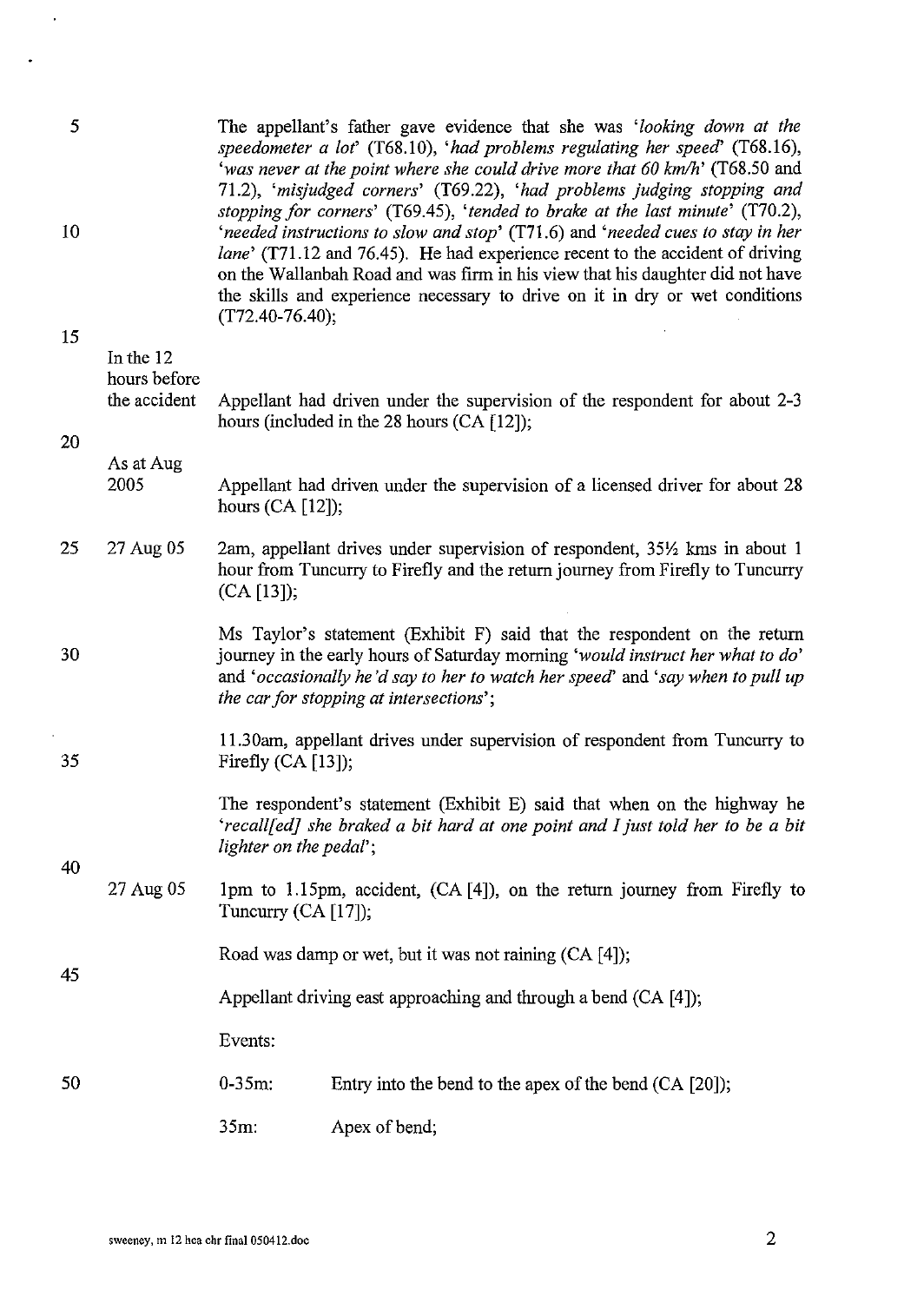| 5  |                                            | Ms Fancourt first sees the vehicle and 'it was fishtailing'<br>$(T109.2)$ and 'as soon as I saw it I realised that it was out of<br>control' $(T110.18)$ ;                        |
|----|--------------------------------------------|-----------------------------------------------------------------------------------------------------------------------------------------------------------------------------------|
| 10 |                                            | Ms Fancourt says it is 'travelling to fast to take the bend'<br>(Exhibit F);                                                                                                      |
|    |                                            | Ms Fancourt says it the fishtailing is at a 'fairly constant speed'<br>$(T113.30-114.14);$                                                                                        |
| 15 |                                            | Ms Fancourt says it is travelling at 'roughly' 80km/h (T110.8)<br>'not endeavouring to be precise' (T114.15-23);                                                                  |
|    | 35m-48m:                                   | Apex of the bend to irregularity $(CA [20])$ ;                                                                                                                                    |
| 20 | 'Some<br>distance<br>back'<br>from irregu- |                                                                                                                                                                                   |
| 25 | larity:                                    | Slip of vehicle commenced (CA [91]; TJ [68]-[69]);                                                                                                                                |
|    |                                            | Respondent's statement says appellant attempted to correct that<br>slip and 'turned the steering wheel too much to the right'<br>(Exhibit E);                                     |
| 30 |                                            | Ms Fancourt observes steering movement 'steering madly'<br>(T109.35) indicating pulling the steering wheel up and down<br>(T109.40);                                              |
| 35 |                                            | Respondent's statement says 'the car started to overcorrect'<br>(Exhibit E);                                                                                                      |
|    |                                            | Respondent's statement says the appellant 'started to turn the<br>steering wheel to the left again' (Exhibit E);                                                                  |
| 40 | 48m:                                       | Irregularity;                                                                                                                                                                     |
|    |                                            | Irregularity not a cause of slip of vehicle, and not cause of<br>accident (TJ [68]-[69]; CA [91]);                                                                                |
| 45 | $48m - 70m$ :                              | Irregularity to end of bend (CA [20], [19]);                                                                                                                                      |
|    | 70m-126m:                                  | End of bend to commencement of yaw mark (yaw mark is 78m)<br>from irregularity) (CA [22]), and 91m from the apex of the<br>bend where Ms Fancourt saw the vehicle out of control. |
| 50 | Prior to<br>126m:                          | Respondent's vehicle passes Ms Fancourt's vehicle (Exhibit E);                                                                                                                    |

 $\langle \rangle$ 

 $\mathcal{L}_{\text{eff}}$